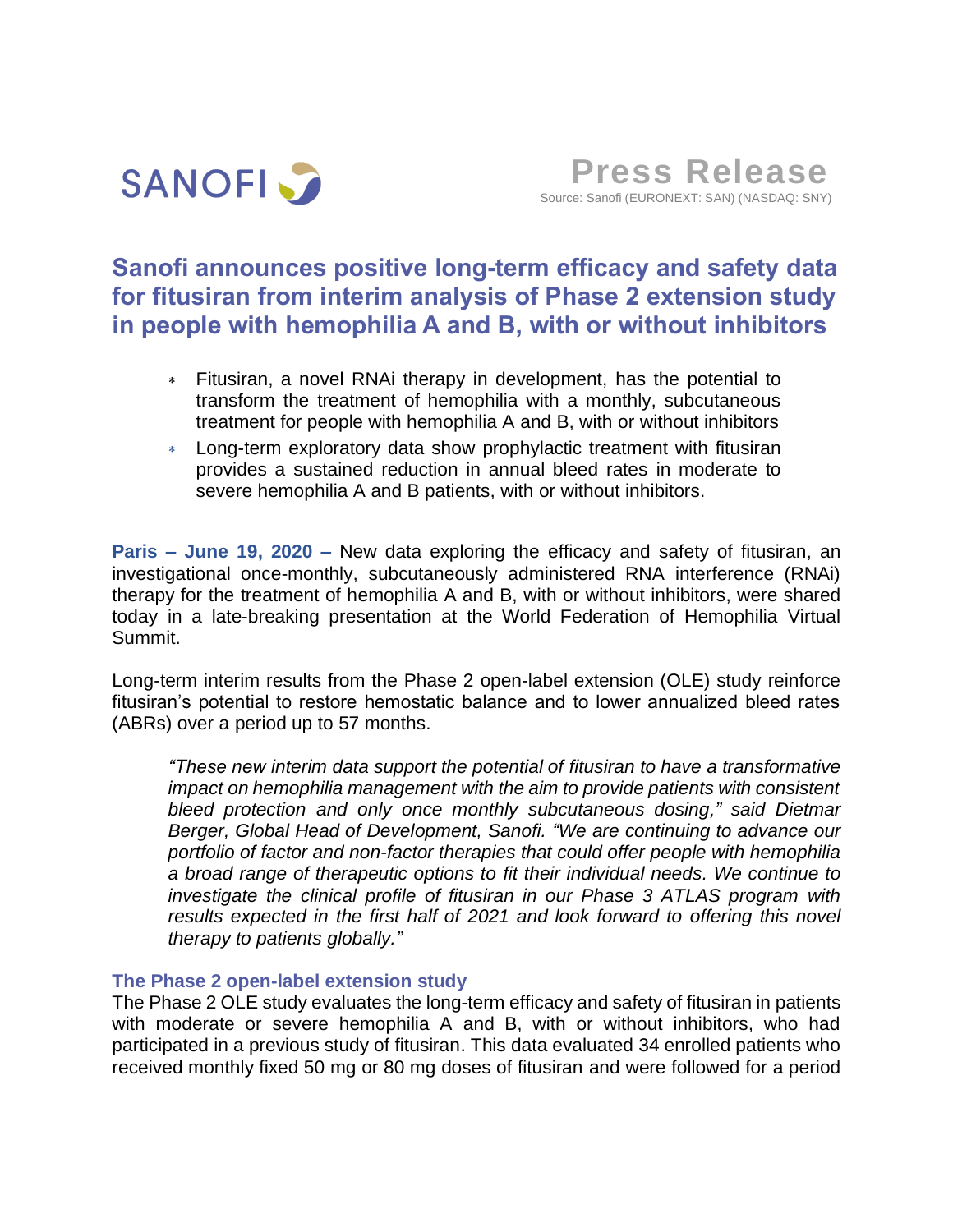up to 4.7 years, with a median exposure of 2.6 years. At the data cutoff (March 10, 2020), interim results showed:

- Monthly subcutaneous dosing with fitusiran, in patients with hemophilia A and B, with or without inhibitors, demonstrated sustained antithrombin lowering (a reduction of around 75% from baseline), resulting in median peak thrombin values at the lower end of the range observed in healthy volunteer participants.
- Low overall median ABR of 0.84. The median ABR in the non-inhibitor subgroup was 1.01 compared to pre-study median ABRs of 2.0 for patients previously on prophylactic treatment and 12.0 for patients previously on demand. In the inhibitor subgroup, median ABRs were 0.44 compared to pre-study median ABRs of 42.0.
- Low overall spontaneous bleeds (overall median of 0.38)**.** Median spontaneous ABRs by subgroup were 0.33 (non-inhibitor) and 0.39 (inhibitors).
- No anti-drug antibody formation was detected

As of the data cut on March 10, 2020, fitusiran was generally well tolerated. Reported serious adverse events with fitusiran included an event of atrial thrombosis and an event of increased liver transaminases. One death occurred in the study in 2017; this was due to cerebral venous sinus thrombosis initially diagnosed as subarachnoid hemorrhage after which the bleed management guidelines were updated in December 2017. The most commonly reported adverse events (≥5 patients) included an increase in alanine aminotransferase (29%), headache (27%), injection site erythema (21%), nasopharyngitis (21%), upper respiratory tract infection (18%), diarrhea (18%), arthralgia (18%), back pain (18%), and an increase in transaminases (15%).

## **A novel investigational approach for hemophilia A and B**

Hemophilia A and B are characterized by hemostatic imbalance due to factor VIII and IX deficiency, respectively, resulting in insufficient thrombin generation. All therapies for hemophilia aim to restore hemostatic balance and improve thrombin generation.

Fitusiran is an investigational, once-monthly, subcutaneously administered RNA interference therapeutic in development for the treatment of people with hemophilia A and B, with or without inhibitors. Fitusiran is designed to target antithrombin, a protein that inhibits blood clotting, with the goal of promoting sufficient thrombin generation to naturally rebalance hemostasis and prevent bleeds. Fitusiran utilizes Alnylam's ESC-GalNAc conjugate technology, which enables subcutaneous dosing with increased potency and durability. Fitusiran is currently under clinical investigation and has not been evaluated by any regulatory authority.

#### **About Sanofi**

Sanofi is dedicated to supporting people through their health challenges. We are a global biopharmaceutical company focused on human health. We prevent illness with vaccines, provide